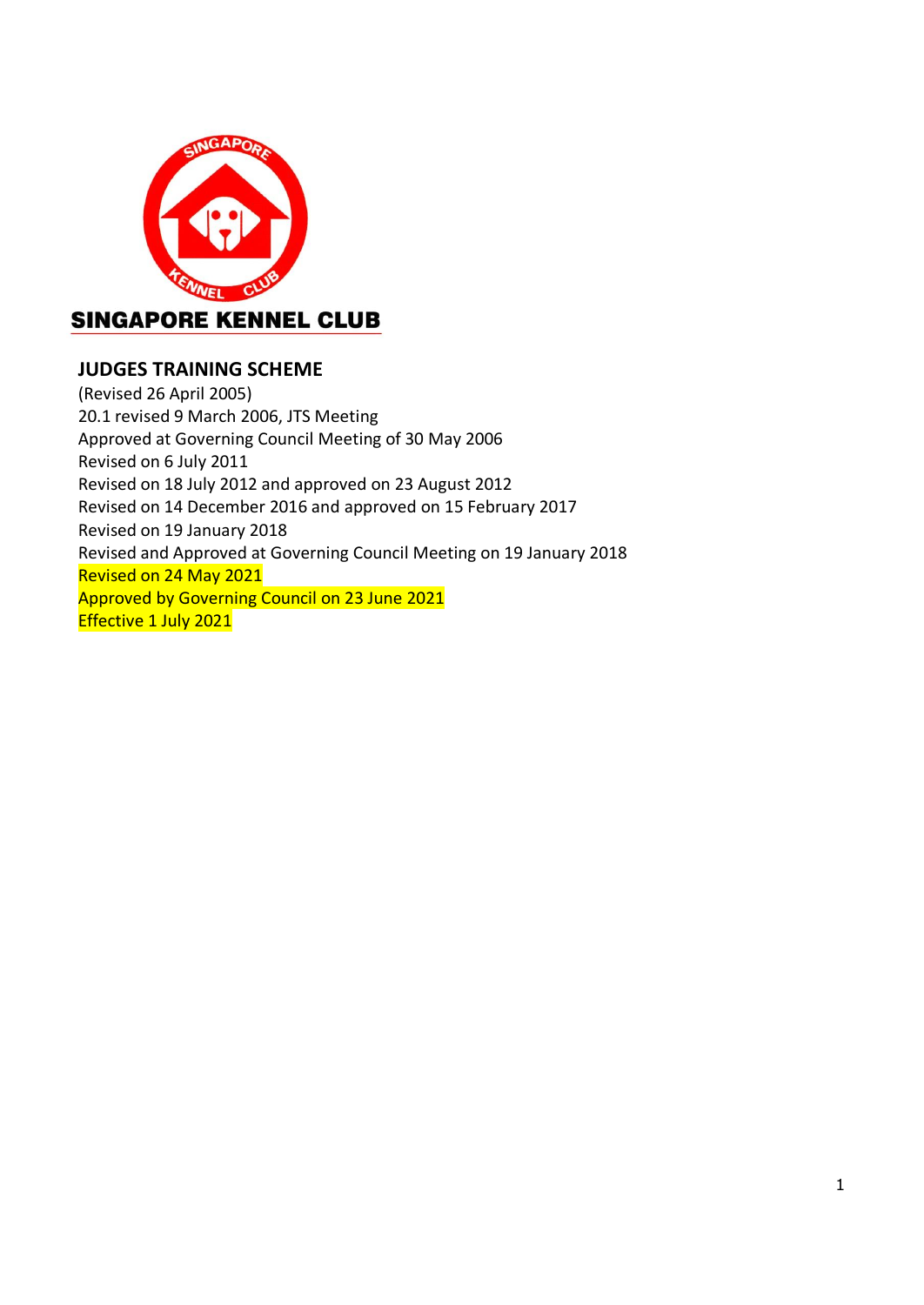# *PURPOSE*

The purpose of the Singapore Kennel Club ("SKC") Judges Training Scheme ("JTS") is to provide a framework to develop SKC members who are serious and honorable in the sport of pedigree dogs to further their interest by becoming judges of pedigree dogs at conformation competition. This framework establishes criteria and standards for responsible knowledgeable and ethical Judges. All Judges enrolled in the scheme are required to abide by the rules and regulations and Code of Ethics as set forth by the SKC.

## **Contents**

- 1. Eligibility for Entry into the Judges Training Scheme
- 2. Method of Education
- 3. Teaching Aids/Materials
- 4. Qualifying Structure and Progression
- 5. Qualifying Requirements for first "B" Breed Judging License
- 6. Qualifying Requirements for the first "A" Breed Judging License
- 7. Qualifying Requirements for "A" Breed to "B" Group Judging License
- 8. Qualifying from "B" Group to First "A" Group License
- 9. Qualifying Requirements for second 'B' breed/Group Judging License
- 10. "B" Group to Second "A" Group License
- 11. "A" Group to "B" for Remaining Groups
- 12. Qualifying Requirements for an All Breeds Judging License
- 13. Qualifying Requirements to judge FCI shows
- 14. Qualification to Judge General Specials at All Breeds Limit/Open Shows
- 15. Recommendation to Governing Council for Upgrading of License
- 16. Participation in the Judges Training Scheme
- 17. Discipline/Compliance with Code of Ethics
- 18. Code of Ethics for SKC Judges
- 19. Code of Ethics/Behavior
- 20. List of Approved Judges
- 21. Judging Appointments
- 22. Cancellation of Judging Appointments
- 23. Misconduct
- 24. Relations with the Community
- 25. Judges' Licenses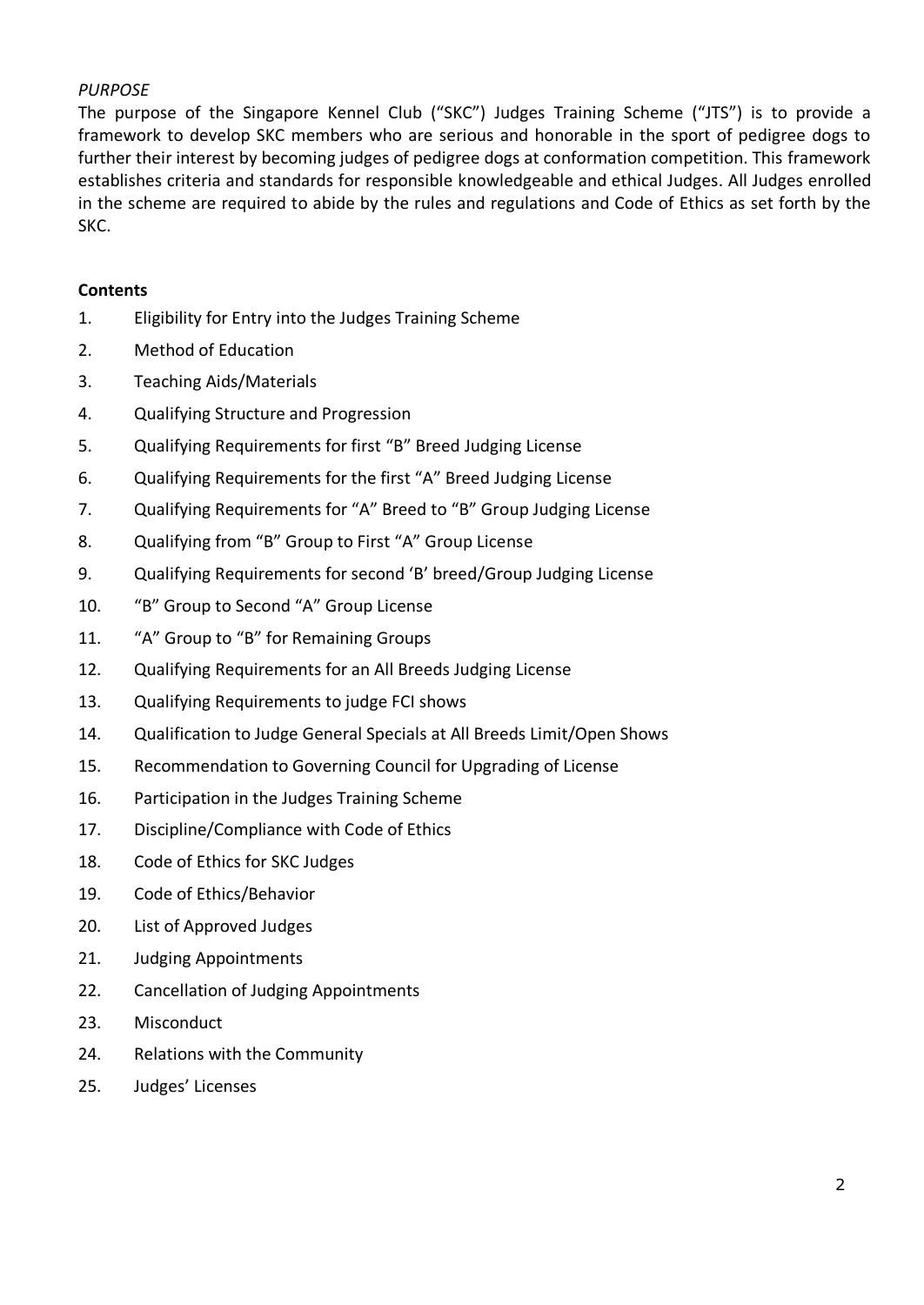# **1. Eligibility for Entry into the Judges Training Scheme**

- 1.1 The applicant must:
- 1.1.1 Minimum age 21 years at date of application.
- 1.1.2 Applicants who are Singapore citizens must have been an active and responsible member of the SKC in terms of showing and breeding dogs for a minimum of 5

years at date of application.

- 1.1.3 The applicant may apply for entry into the Show JTS as a Trainee for one or more breeds, providing he/she has, in the SKC records, registered dog(s) of such breed(s) in his/her name (solely or jointly) or subject to the approval of the Committee, in an immediate family member's name, for no less than 4 years.
- 1.1.4 The applicant must have bred or co-bred at least 2 litters of each breed(s)

registered in his/her name (solely or jointly). If this condition cannot be satisfied,

the applicant must have exhibited the breed(s) as at 3.1.3, at a minimum of 10

Shows (local or overseas) recognized by the SKC or relevant canine controlling body.

- 1.1.5 The applicant must have exhibited the breed(s) as at 3.1.3, at a minimum of 10 Shows (local or overseas) recognized by the SKC or relevant canine controlling body, of which at least 2 shall be Championship Shows.
- 1.2 The applicant must have made up or bred at least two (2) SKC Champions in his/her name (solely or jointly) of each breed should the trainee wish to apply for more than one breed.
- 1.3 Commercial dog breeders and pet dealers will NOT be accepted into the Show JTS. The definitions of the afore-mentioned characters as follows:

Commercial Dog Breeder - any person engaged in the business of dog breeding, or owns or co-owns more than 10 unsterilized dogs over 6 months of age, or breeds and/or co-breeds more than 5 litters per year.

Pet Dealer - any person engaged in the sale of animals/dogs for a profit or knowingly sells or leases the animals for later retail sale or brokered trade, or any person who sells or offers to sell more than 5 dogs each year that were bred by another person.

 For individuals who have disassociated themselves from such activities and who wish to be trainee judges, they can only apply one year after cessation of such activities and must show written proof and declaration that they are no longer involved in above activities. Such proof and declaration must accompany their application.

1.4.1 The SKC may consider an application from a person transferring from overseas who can provide evidence that his/her canine experience extends over a minimum period of eight (8) years, as a member of the canine controlling body in the country of prior residence.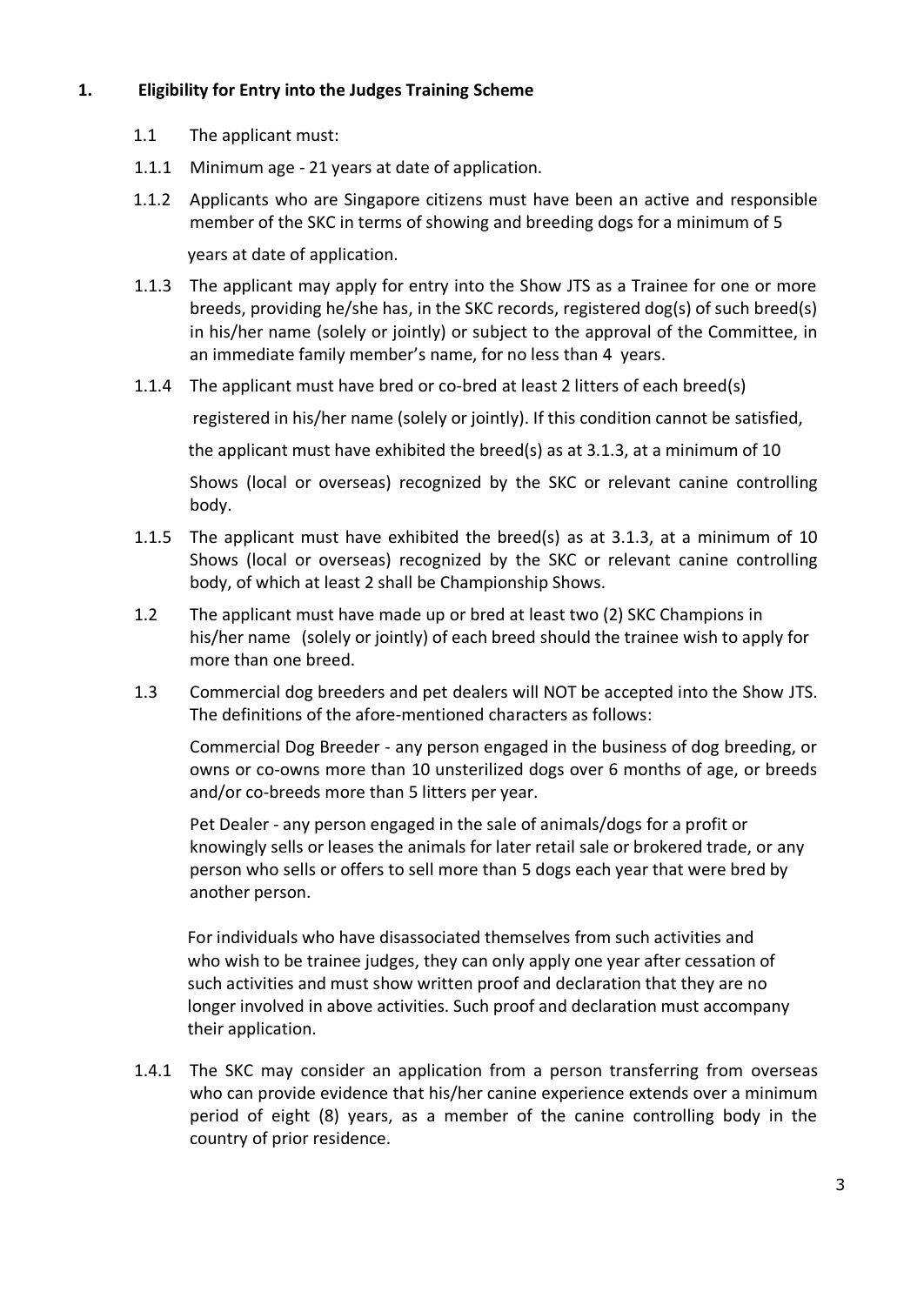- 1.4.2 In addition to person transferring from overseas as provided in 1.4.1 above, members of the JTS who have managed to obtain recognition from recognized overseas kennel clubs such as FCI associated kennel clubs, The Kennel Club, AKC, ANKC, etc may also apply to SKC for equivalent SKC judging license status. Written evidence in the form of original letters from the relevant kennel club and/or certificates should accompany such application to the SKC in order for the Governing Council to verify, consider and approve such application.
	- 1.5 Applicants who are transferring (from other countries) must have owned or bred 2 Champions in the country/countries where he/she had domiciled and under club/clubs which is/are recognized by the SKC. Written evidence of this must be provided to SKC together with application.
	- 1.6 A Show JTS panel will interview the applicant prior to admitting him/her as a trainee.
- 1.7 Applications for each judging license as the trainee progresses through the scheme must be made in writing to the show JTS chairperson and written approval must be obtained before progressing to the next stage.

## 1.8 Fitness to Judge

- 1.8.1 In the initial application for inclusion in the Judges' Training Scheme, all applicants must certify that they are physically fit and are capable of judging in accordance with the Rules and regulations. Thereafter the certification becomes part of the annual renewal for judging licenses.
- 1.8.2 The SKC with valid reasons, may refuse to or grant in part only, any renewal of license to any person, cancel or suspend for any period or vary in any way any license already granted, or direct any SKC licensed judge to undergo a medical "Fitness to Judge" examination by an SKC nominated Medical Officer.

# **2. Method of Education**

Trainees should appreciate that the conformation show dog scene is relatively limited in Singapore and hence their exposure to quality dogs in terms of breadth and depth is restricted. Hence trainees are encouraged to partly compensate for this through serious study and research thereby increasing their 'book' knowledge and to travel overseas to obtain more hands-on experience by visiting shows, breeders and kennels.

Judges/Trainee Judges ("Trainees") are required to study and be familiar with the different breed standards in particular FCI standards as they will be expected to judge under different rule and regulations overseas. They are also required to attend relevant presentations/seminars/talks/lectures arranged by the Show JTS Committee (the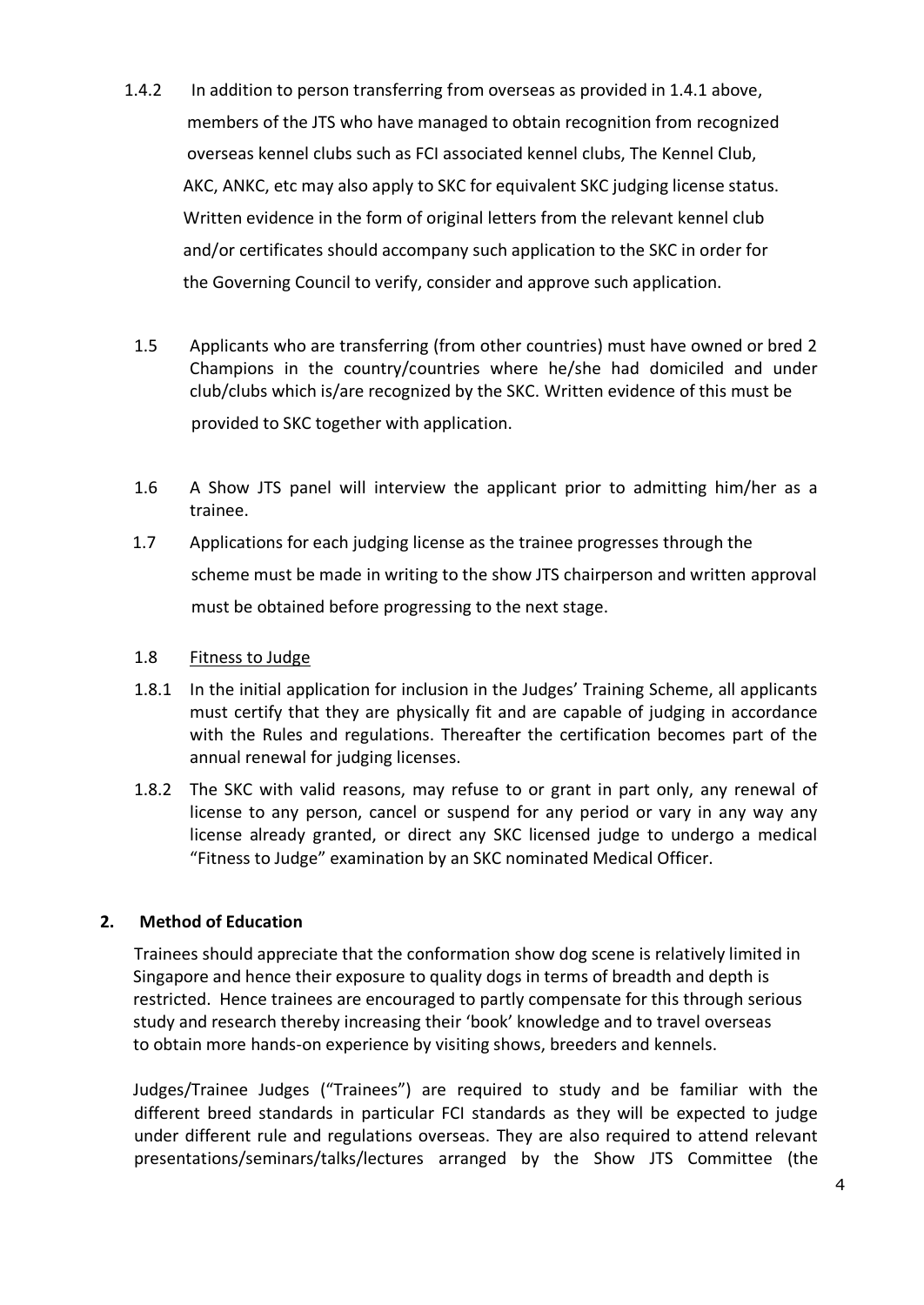"Committee"), and are encouraged to acquire as wide a knowledge as possible by attending Shows, stewarding at Shows and obtaining expert opinions both in Singapore and overseas. The education to be given to a trainee judge will be done on a breed-bybreed basis.

The SKC shall arrange for presentations/seminars covering Show rules, anatomy, glossary of terms, judging procedure and specific breed information.

# **3. Teaching Aids/Materials**

- 3.1 Show Rules and Regulations as at time of application, glossary of terms and anatomy charts.
- 3.2 Presentations will be conducted on
	- 3.2.1 The SKC /FCI Show Rules and Regulations
	- 3.2.2 Behaviour, principles,Techniques and Ethics of Show Judging
	- 3.2.3 Stewarding & Ring Craft
	- 3.2.4 Anatomy & movement of dogs
	- 3.2.5 Genetics, health and character
- 3.3 Any other material approved by the Committee from time to time.

Note: The term "dog" mentioned herein refers to male and female animals. "Dogs" and "litters" mentioned at 3.3 refer to those that are SKC registered and non-registered.

# **4. Qualifying Structure and Progression**

- 4.1 Upon satisfying the requirements each applicant joins as a trainee.
- 4.2 The steps towards a judging license available to a trainee to work towards are as follows:
	- "B" Breed license ( i.e. non-championship status) in one or more breeds of which the trainee meets the requirements ( 1.1.4, 1.1.5 and 1.2 ) above of the relevant breeds) with a maximum of 2 breeds at any one time in one or more groups
	- Upon attaining "B" breed license in 1 breeds, proceed to "A" (championship Judging status) license for that breed and/or "B" license in other breeds In the same group towards a "B" license for the Group and/or "B" license In other groups. Groups will be as defined by FCI.
	- Upon attaining "B' license for a group, proceed to "A" license for that group.
	- A minimum of 2 "A" group licenses are required before one can apply to be considered for "A" license for third ( and subsequent) groups. For the first five groups, the group trainee's education has to last a minimum of one year each from the last approval to the next group examination. Education will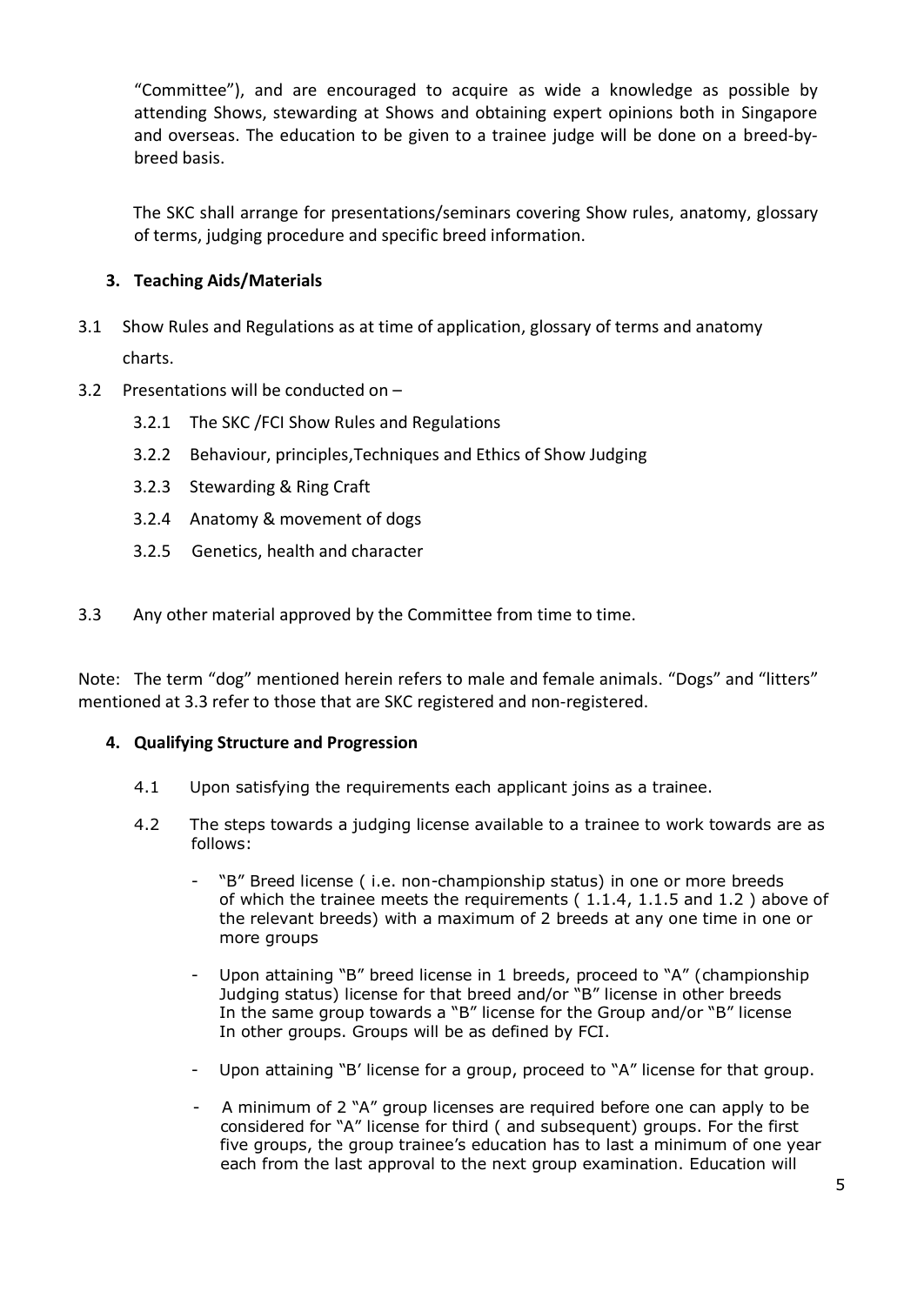proceed on the basis of one group at a time.

- After the fifth group, trainees may proceed on 2 groups at a time.
- "A" license required for all groups to be considered for all breeds "A" license. SKC will then nominate the candidate to the FCI for recognition as an FCI ALL Breed International judge. Candidates are only eligible ten years after the approval of their first group.
- 4.3 Details for each stage are explained below.

### **5. Compulsory Attendance, Training and Qualifying Requirements for first "B" Breed Judging License**

- 5.1 Attendance is encouraged for the following presentations / seminars / talks / lectures, when available:
	- SKC/FCI show Rules and Regulations \*
	- Technique & Ethics of Judging \*
	- Stewarding & ring craft\*
	- Anatomy & movement of dogs \*
	- Health and Genetics
	- Breed standard

Attendance for first breed trainees is compulsory for lectures marked with an \*.

The Trainee is required to attend at least 75% of all the compulsory presentations/ seminars/talks/lectures organized in the year.

 5. 3 Pass the Canine Anatomy, Glossary of Terms (for the first "B" Breed Judging License only) written examinations with a minimum score of 75%.

 5 .4 Conduct at least 2 litter or imported dog inspections for each breed or group under training.

 5.5 For practical and show training, the trainee is required to undertake at least 3 of the following duties:

- steward at least a total of 4 times within 2 years.
- be Chief Ring Steward 2 (twice) Championship Shows.
- be Holding / Assembling Steward at 2 (two) Championship Shows.
- conduct /assist at Handling Classes prior to at least 4 (four) Championship Shows.
- 5.6 Upon completion of the above, make the relevant breed presentation which will be assessed by a panel of at least 2 assessors. Successful candidates will require an average score of 80% and above.

Presentation must also cover:

- Breed standard, history or origin, and characteristics/hallmarks.
- Breed movement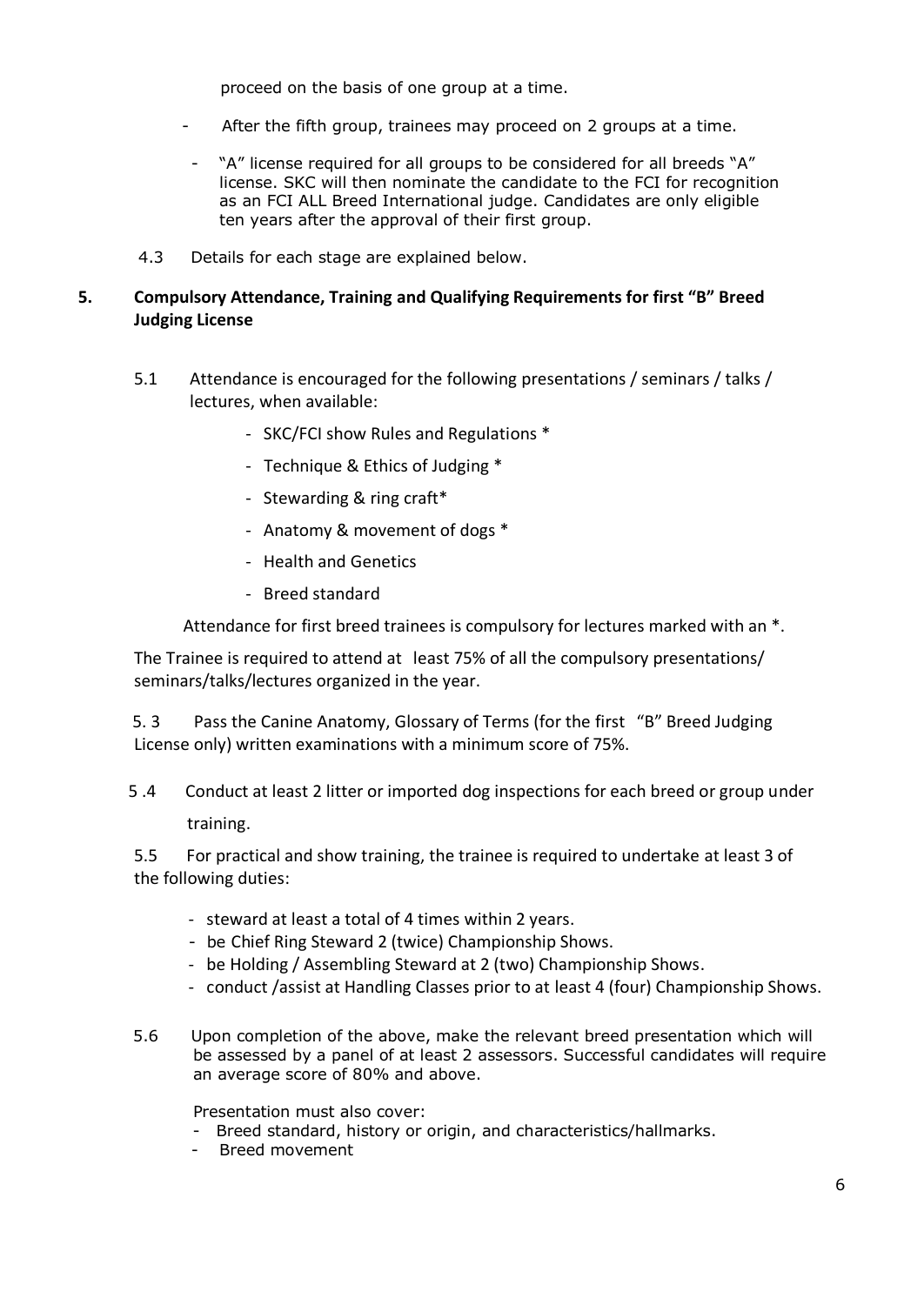- Show rules ( SKC/FCI/KC/ANKC/ AKC) as applied to the breed
- Ringcraft for breed

(Note; no theory exams for breeds)

# **6. Training /Qualifying Requirements for the "A" Breed Judging License**

- 6.1 Possess the relevant 'B' Breed License.
- 6.2 Judge a minimum of 6 dogs of the relevant breed(s) under the supervision of an "A" Licensed Judge and submit a written Show critique to the supervising judge. The "A" licensed Judge will assess the "B" Breed Licensed Judge's judging capabilities, manner, behavior, ringcraft, use of stewards, handling of exhibits and other relevant factors. The assessing Judge will then submit a written assessment of the "B" Breed Licensed Judge to the JTS Committee. The "A" Licensed Judge may also provide advice and guidance to the "B" Breed Licensed Judge as and when necessary.

 In the event of overseas judging prior arrangements have to be made for a Licensed Judge to assess the judging capabilities, a marked catalogue, a written critique of every dog and a report from the assessing judge should be submitted to the Chairperson of the Show Judges Training Committee.

- 6.3 If this condition cannot be satisfied after 3 years from the date of application, a mock Show, at the discretion of the Committee, may be conducted, at which the "B" Breed Licensed Judge will evaluate the dogs lined up for him/her and submit a written Show critique. At the mock Show, an "A" Licensed Judge of the breed(s) involved will assess the "B" Breed Licensed Judge as at 6.2 and then submit a written assessment to the Committee. The Committee, if satisfied with the assessment of the assessing Judge(s) may then recommend to the Governing Council ("GC") to grant the "B" Breed Licensed Judge the "A" Breed License.
- 6.5 To assist as a Holding/Assembly Ring Steward at any additional 2 (two) shows.
- 6.6 To have officiate as a Chief Ring Steward for an additional 2 Championship Shows.

# **7. Qualifying Requirements for "B" Group Judging License**

- 7.1 Possess an "A" Breed License in the relevant Group.
- 7.2 Education should progress on a breed by breed basis and cover at least 4 other breeds in each group for the FCI key groups. Presentation should follow requirements under 5.6.
- 7.3 Attend compulsory presentations and at least 75% of seminars/talks/lectures arranged by the Show JTS Committee to maintain the "B" Group License. Attendance at these presentations will be recorded.
- 7.4 Obtain 'B' license for another 2 other breeds in that group.
- 7.5 Current FCI groups (as dated) are in appendix 1. The FCI KEY groups are groups 1,2,3 and 9.
- **8. Qualifying Requirements for the First "A" Group License**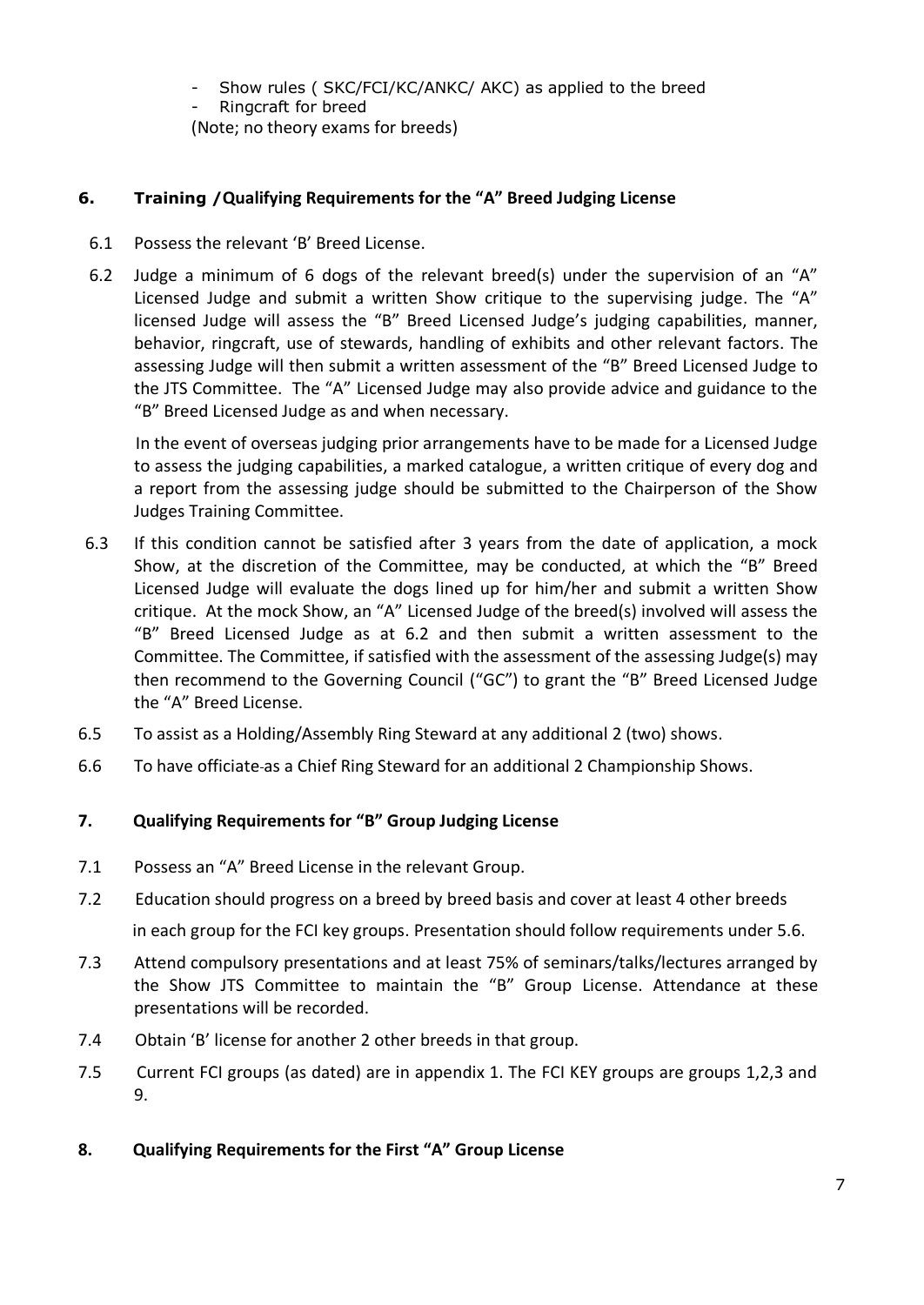- 8.1 Possess the relevant "B" Group License and has served as an 'A' breed judge for at least 3 years after obtaining the initial 'A' breed license.
- 8.2 Judge under the supervision of 'A' Group judge for the relevant Group a minimum of 4 other breeds with at least 3 exhibits in each breed. Total number of dogs to be judged shall be a minimum of 12 or 24 dogs from a minimum of 3 breeds excluding the numbers obtained for the qualification of the "A" Breed License (i.e., the 6 dogs judged as at 6.2). Such events can be held separately at a normal show but would not be considered to be part of the show proper. As in 6.2 trainee will be required to provide a critique on each dog and the rationale of the placements to the supervisory judge. The assessing Judge will then submit a written assessment of the "B" Group Licensed Judge to the JTS Committee.

# 8.3 Presentation

8.3.1 If condition at 8.2 cannot be satisfied after 2 years from the date of application, he/she will be required to deliver and pass:

 a) presentations on 4 other breeds in the relevant group or 20% of the breeds in the group whichever is greater

b) presentation on the relevant group

- 8.3.2 Presentations will be assessed by JTS panel of 2 assessors. Minimum passing score for each presentation will be 75%.
- 8.4 Theory Examination
- 8.4.1 The "B" Group License Judge shall also pass the relevant Group written examination.
- 8.4.2 Adequate notice will be given on the examination dates. Depending on their eligibility, candidates can either sit for Breed or Group examinations.

8.4.2. Candidates will be tested on their knowledge of the breeds, the standards, history, purposes for which the breed/s was /were bred, the difference between similar breeds, health problems and any other criteria which the Show Judges Training Committee may deem necessary.

8.4.3 Passing grade for each examination shall be 75%.

# **9. First 'A' Group to First 'B' Breed license and 'B' Group license in Second Group**

- 9.1 Trainees wishing to acquire 'B' licenses in breeds in the second group can proceed to do so by satisfying the requirements stated in clauses 1.1.4, 1.1.5 , 1.2, 5.5 and 5.6 above.
- 9.2 For the second group, trainees will follow the same progression sequence as for

the first group. From 'B' breed license Trainee should obtain 'A' breed license following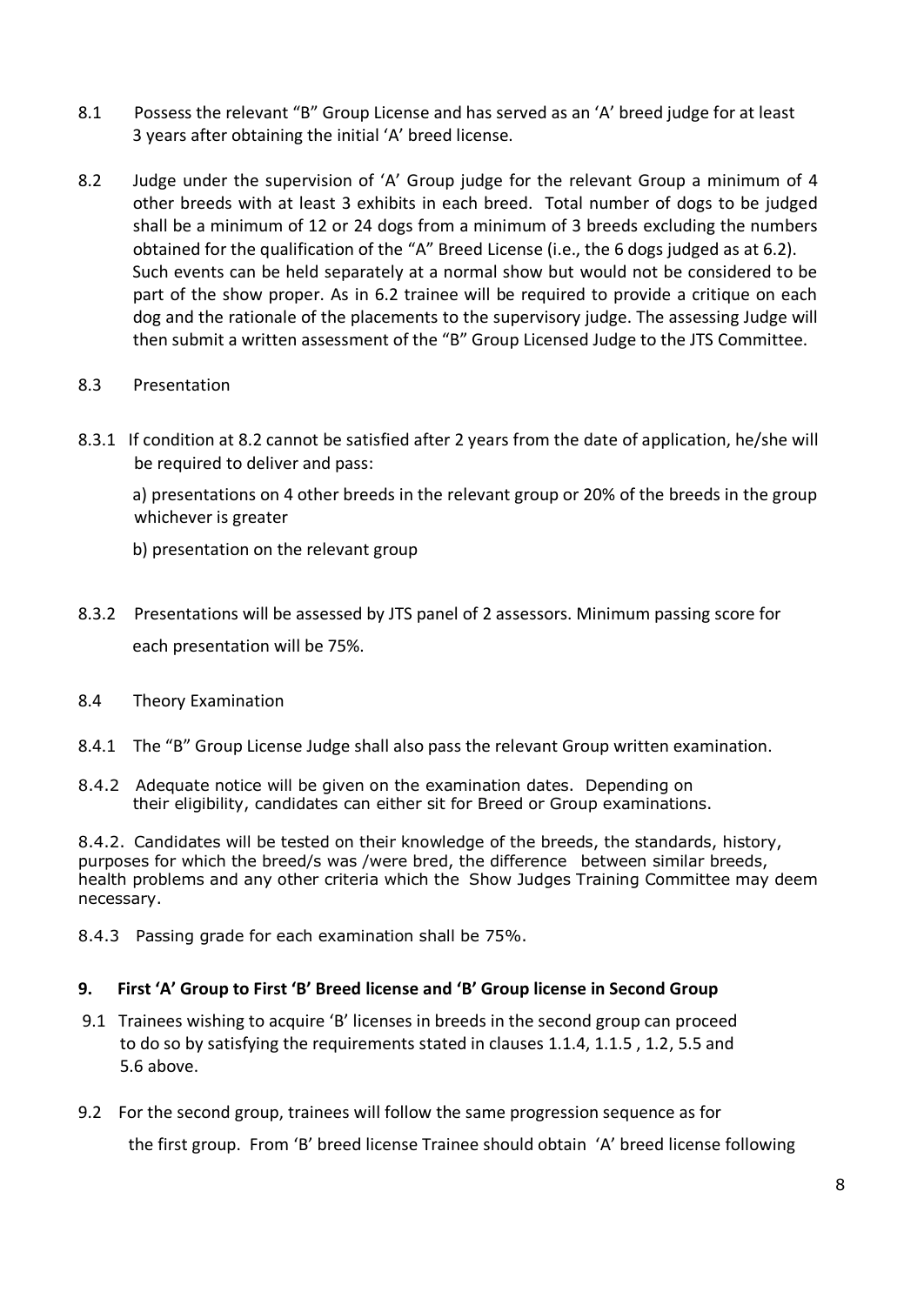the steps as set out in clause 6 and to 'B' license in second group as set out in clause 7 above.

# **10. Qualifying Requirements for the Second "A" Group License**

- 10.1 Possess 1 Group A Licence and Group 'B' license in second group.
- 10.2 Same qualifying requirements as per 8 above.

# **11. Qualifying Requirements for the Third (and Subsequent) "A" Group License**

- 11.1 Possess at least 2 "A" Group Licenses.
- 11.2 Pass the written examination for the relevant Group.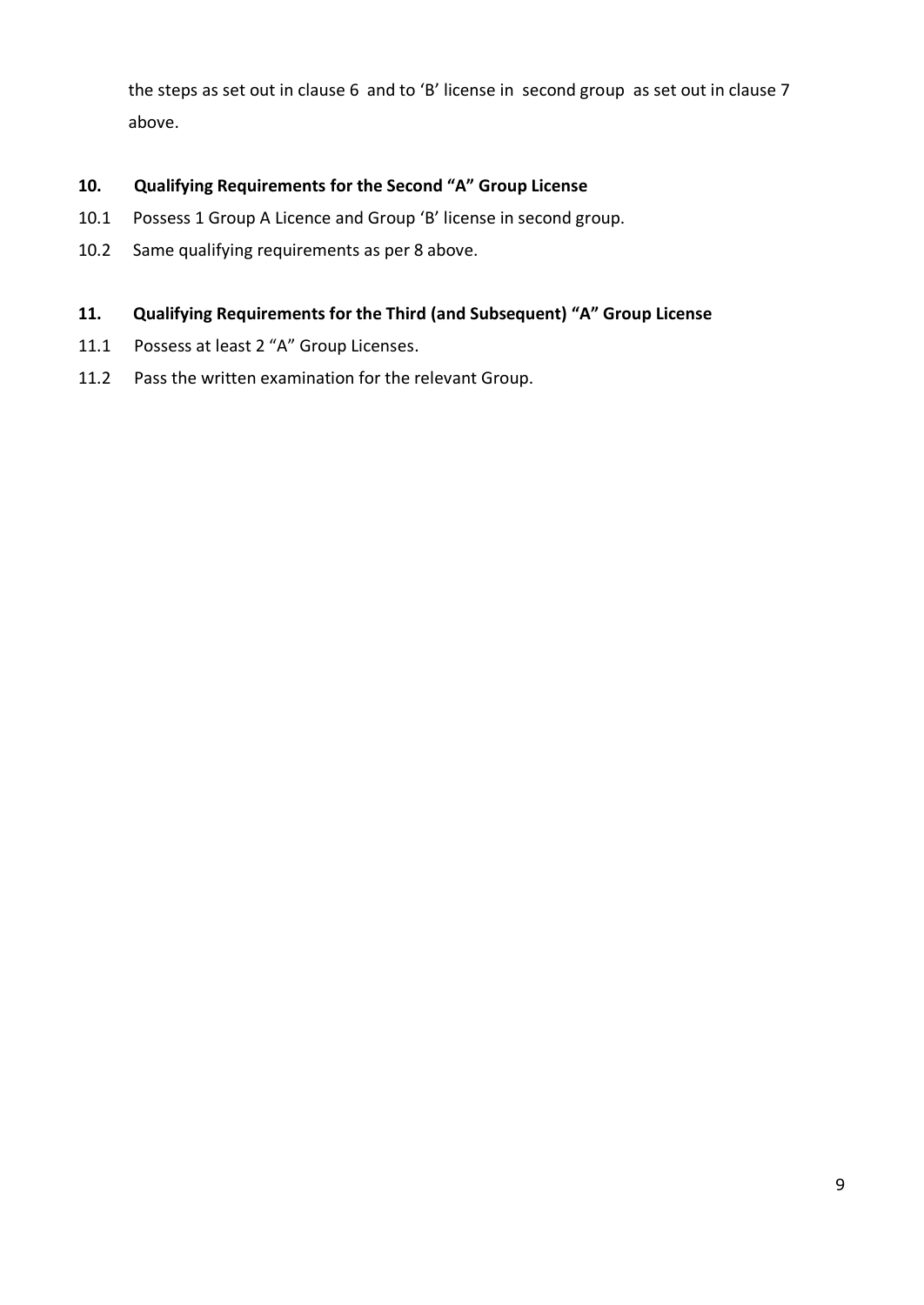## **12. Qualifying Requirements for an All Breeds Judging License**

- 12.1 Possess all "A" Group Licenses for all Groups as defined by FCI.
- 12.2 The GC must be satisfied that the candidate is of good character as he/she will be a suitable representative of the SKC. A trainee who is a bankrupt or unable to produce a Certificate of No Criminal Conviction (CNCC), if requested by the SKC, would not be considered a suitable representative of the Club.

#### **13. Qualifying Requirements to Judge FCI Shows and awarding the CACIB, outside Singapore**.

- 13.1 Group Judges:
- 13.1.1 Must have complied with the requirements at No. 10 for the first Group and Groups thereafter.
- 13.1.2 Application for the first FCI Group licence will only be considered after the judge has been a judge for at least 4 years.
- 13.1.3 Must have fulfilled hands on training, attendance at seminars etc. and actively participated in the Show Judges Training Scheme as listed at No. 17.1. For the first FCI Group, he/she is required to judge a minimum of 2 years. For additional Groups, the training etc. may be done in 1 year.
- 13.1.4 The key FCI Groups are 1,2, 3 and 9.
- 13.1.5 After the  $5<sup>th</sup>$ . Group, judges can apply for 2 Groups at a time and fulfill the hands on training, attendance at seminars etc.
- 13.1.5 Judges will be eligible to be considered an FCI All Breeds International only 10 years after the approval of the first Group.

### **14. Qualifying Requirements to Judge General Specials at All Breeds Limit/Open Shows**

- 14.1 A Judge may adjudicate General Specials at any All Breeds Limit/Open Show if he/she possesses at least 2 "A" Group Licenses.
- 14.2 No person shall be eligible to judge a Group at Limit/Open Shows for which he/she is not a trainee judge, without the approval of the GC.

# **15. The Show JTS Chairperson must recommend to the Governing Council (GC) for all changes in status of judging licenses.**

#### **16. Participation in the Judges Training Scheme**

16.1 All licensed Judges and Trainees registered in the JTS should actively participate in the whole range of activities of the Club such as by exhibiting dogs (belonging to themselves or other SKC members), attending presentations/seminars/talks/lectures, assisting in Pre-Show Handling classes and stewarding, litter inspection and be available for judging at SKC dog shows when invited and participating in the various committees and sub-committees of the Club. Attendance at dog shows in Singapore and other countries is greatly encouraged.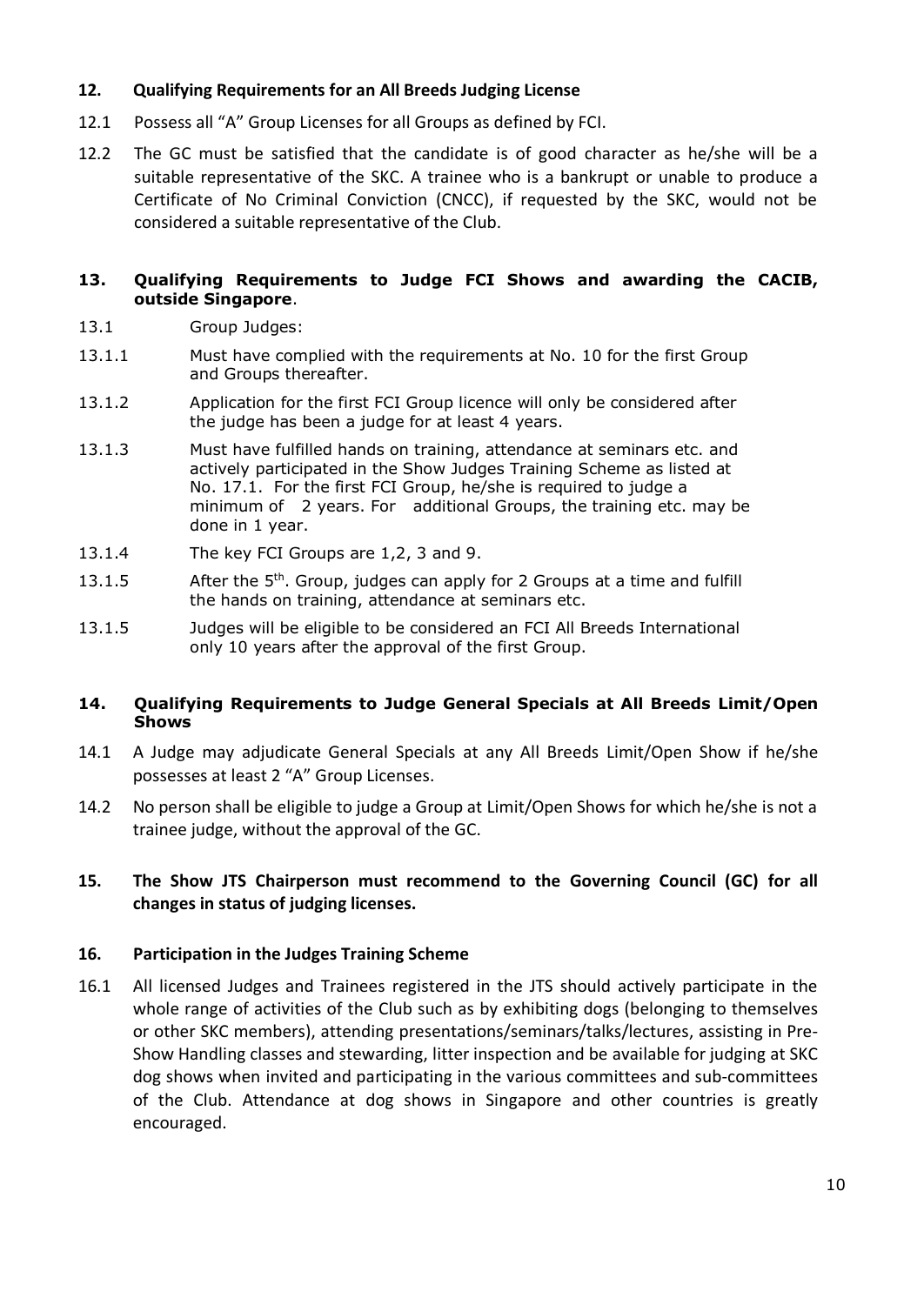- 16.2 The GC must be satisfied that the integrity of the person and his attitude towards dogs, among other things, is of high calibre, before granting any license. The GC must also be satisfied that the person shows a special flair and that his judging will be a credit to the SKC.
- 16.3 A judging license granted by the SKC is only valid whilst the judge is a resident of Singapore. In this context, resident means residing in Singapore for 3 years immediately preceding the application of trainee judge.
- 16.4 The GC may admit to the scheme, qualified Judges from overseas, who are residing in Singapore or are permanent residents of Singapore. Applications should be accompanied with written advice from the appropriate governing bodies of the country as recognized by the SKC.
- 16.5 No one is allowed to judge a Breed or Group that he or she is not licensed for, unless otherwise approved by the GC.
- 16.6 All judging invitations shall be approved by the SKC prior to the Judge(s) accepting them.
- 16.7 A brief report shall be submitted to the SKC for each overseas judging assignment.
- 16.8 A Judge shall not decline/refuse 3 consecutive judging assignments in Singapore.

#### **17. Discipline/Compliance with Code of Ethics**

- 17.1 Each applicant, upon signing a JTS Application Form or Renewal of Judges' License shall, in addition to agreeing to be bound by the constitution, rules and regulations of the SKC and those of JTS, be also bound by the Code of Ethics relating to Judges' conduct set under Clauses 18 and 19.
- 17.2 All licensed Judges and Trainees are subject to discipline by the GC for violation of its rules and regulations. The GC will be in charge of investigating complaints against Judges, and it will be the responsibility of the GC's Disciplinary Committee to determine the procedures for dealing with violations. Failure by a Judge to comply with the Code of Ethics may result in a loss of judging license as well as possible suspension of SKC privileges, if the violation(s) is determined to be valid.
- 17.3 The disciplinary action may result in a warning, suspension/revocation of license or fine, and very serious cases may result in termination of SKC membership.

#### **18. Code of Ethics for SKC Judges**

The honor and dignity of a Judge as well as the reputation of the Singapore Kennel Club rest on his/her integrity to make valid and impartial decisions, with courage to stand by his convictions at all times. The purpose of the Code of Ethics is to ensure the community that a Judge has thorough knowledge of all the breeds he/she is licensed to judge and his/her character is beyond reproach.

Fundamentally, there are 5 guiding principles for a Judge:

18.1 To conduct himself/herself with decorum, honesty and integrity, both in and outside the ring at all times and to treat each and every exhibitor with due courtesy and consideration.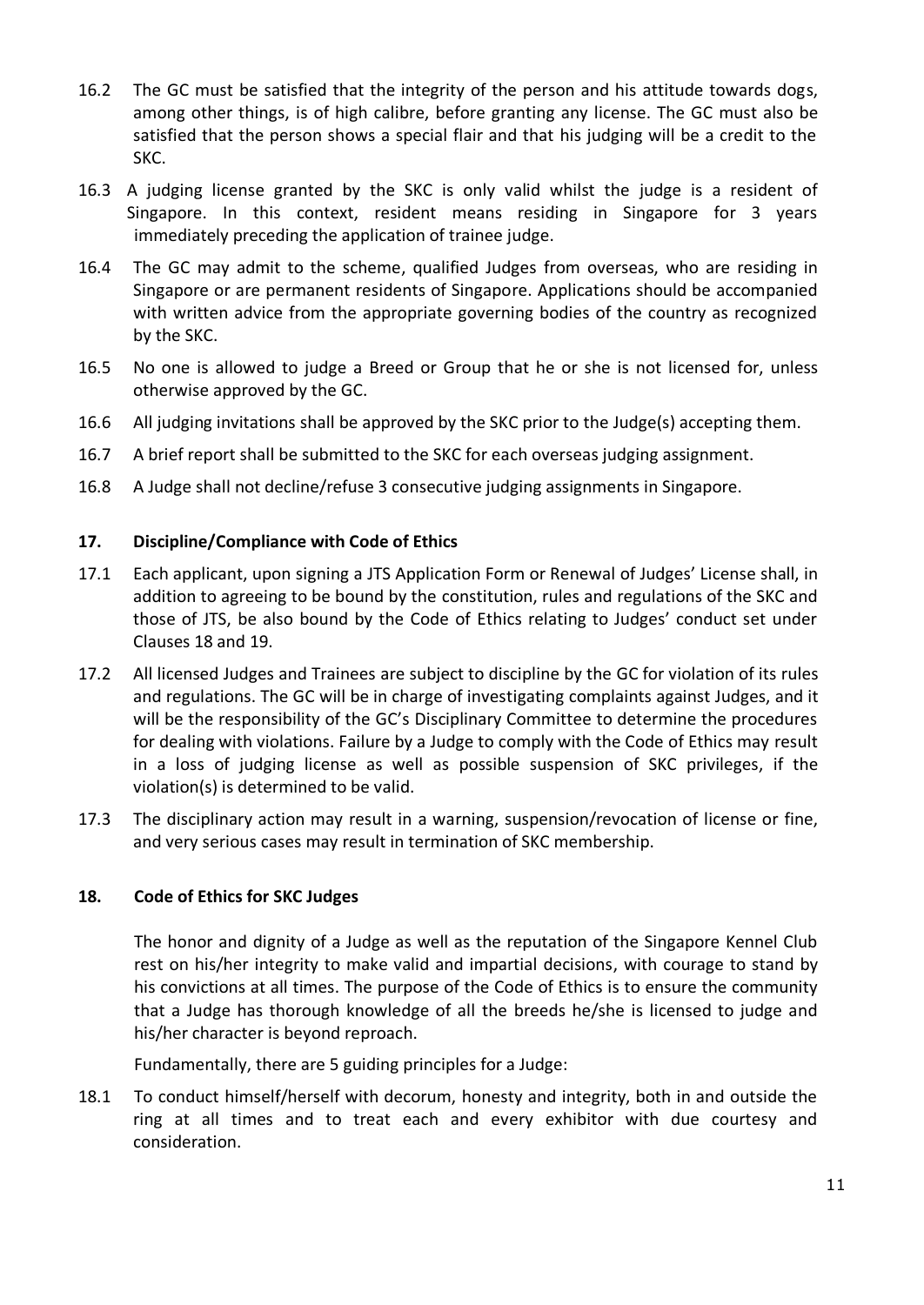- 18.2 To have a detailed knowledge of the relevant standard laid down for each breed he is judging.
- 18.3. To possess the determination and dedication to keep abreast of new breeds, new or amended breed standards and similar changes, and to familiarize himself/herself with the rules of the show for which he is a Judge.
- 18.4 To not seek any form of personal advantage/gain such as soliciting for appointments to judge.
- 18.5 To strenuously refrain from trying to influence the judging decisions of fellow judges at the same show (s) or other show (s).

### **19. Code of Ethics/Behavior**

The SKC expects strict adherence to the Code of Ethics and blatant disregard for the standards set out in this Code will not be condoned. Judges who violate their responsibilities will be removed from the SKC to preserve its integrity.

A Judge shall act with decorum at all times.

- 19.1 A Judge shall conduct himself in good sportsmanlike manner at all times in their relationships with fellow Judges, Trainees and exhibitors, which includes courteous verbal interchanges and an appropriate appearance, both inside and outside of the show ring.
- 19.2 A Judge shall give every entry and handler, fair and equal opportunities in each and every class.
- 19.3 A Judge shall show courtesy whilst carrying out each judging appointment.
- 19.4 A Judge shall present himself/herself in attire that is acceptable, appropriate and comfortable for each judging appointment.
- 19.5 A Judge shall avail himself/herself of class/course tests and Show opportunities as may be sanctioned by the SKC.
- 19.6 A Judge is required to be punctual in availability to fulfill his/her judging appointment and should not leave the show grounds before he has completely fulfilled the duties that were assigned to him.
- 19.7 A judge is not permitted to consult the catalogue of the show before or during his judging.
- 19.8 A judge cannot smoke or drink alcohol in the ring.
- 19.9 A judge cannot use a mobile phone in the ring while judging.
- 19.10 A Judge should be able to handle unusual situations when officiating.
- 19.11 If an exhibit displays an obvious physical impediment that in the Judge's opinion would be detrimental to the exhibit's health or is unable to be handled or is deemed to be aggressive, the exhibit should be excused from the ring and reported, in accordance with the relevant rules and regulations.
- 19.12 A Judge shall not enter any dog at any show at which he/she is appointed to judge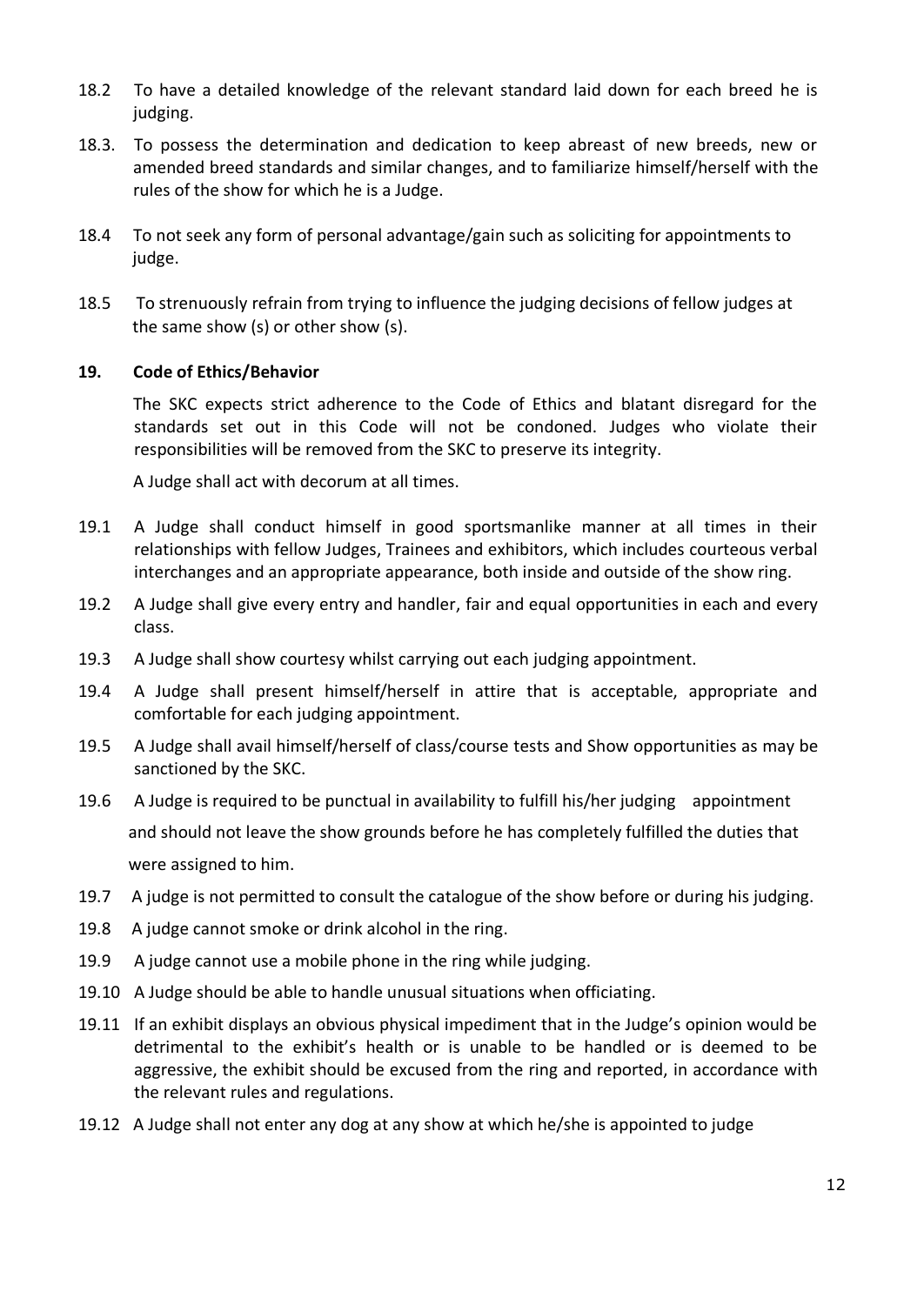- 19.13. No member of a Judge's household (i.e., any person who resides at the same address) shall enter or exhibit a dog at any show at which the Judge officiates.
- 19.14 A Judge shall not allow entries for a show, at which he/she is judging, to be received at the Judge's address and/or be processed at the Judge's address.
- 19.15 When exhibiting, a Judge should set a good example for other exhibitors by displaying proper behavior and sportsmanship.
- 19.16 Should an exhibitor offer information to the Judge that may be regarded as designed to influence the Judge, the Judge shall excuse the exhibitor and their entry from the show, and report the matter in writing to the SKC immediately.
- 19.17 A judge is not allowed to travel to the shows where he is judging with those exhibitors who are showing under him at those events. He/she should not socialize or stay with the exhibitors who will be showing under him/her. He/she may only do so AFTER the judging appointment.
- 19.18 Should a Judge be approached to favor or disfavor a particular exhibit, the matter is to be reported in writing to the relevant club immediately.
- 19.19 Should a Judge be approached with an inducement and/or bribe to advantage or disadvantage an exhibit, the Judge is to report the matter in writing to the Club immediately.
- 19.20 A Judge shall not solicit for any judging appointment.
- 19.21 A Judge shall not solicit or seek the entry of any dog(s) for a show at which the Judge is officiating judge
- 19.22 Judges shall promptly complete all requirements of the Judging Contract. Any verbal acceptance of an appointment by a Judge shall be subject to the receipt of the contract within fourteen (14) days.
- 19.23 At the time of accepting a contract, the Judge shall inform the contracting body (with a copy to SKC) of a) his current judging status and b) any disability or limitation that would restrict him or help in carrying out the appointment.
- 19.24 A Judge shall honor each contract and is not free to accept an alternative contract that will affect his/her availability to fulfill the original contract, except with the written dispensation of the original contracting body.
- 19.25 Accommodation provided to the Judge to fulfill an appointment is for the Judge only, except where prior mutual agreement has been reached with the contracting body for variation.
- 19.26 A Judge shall be responsible for the cost of all personal telephone calls, alcoholic beverages and any personal laundering, except where mutual agreement has been reached with the contracting body at the time the contract is accepted.
- 19.27 A Judge who withdraws from a contracted appointment shall not be permitted to judge at any other show wherever held on a date which would prevent him/her from attending the original contracted event.
- 19.28 Judges shall judge shows in accordance with the current rules and regulations of the contracting club.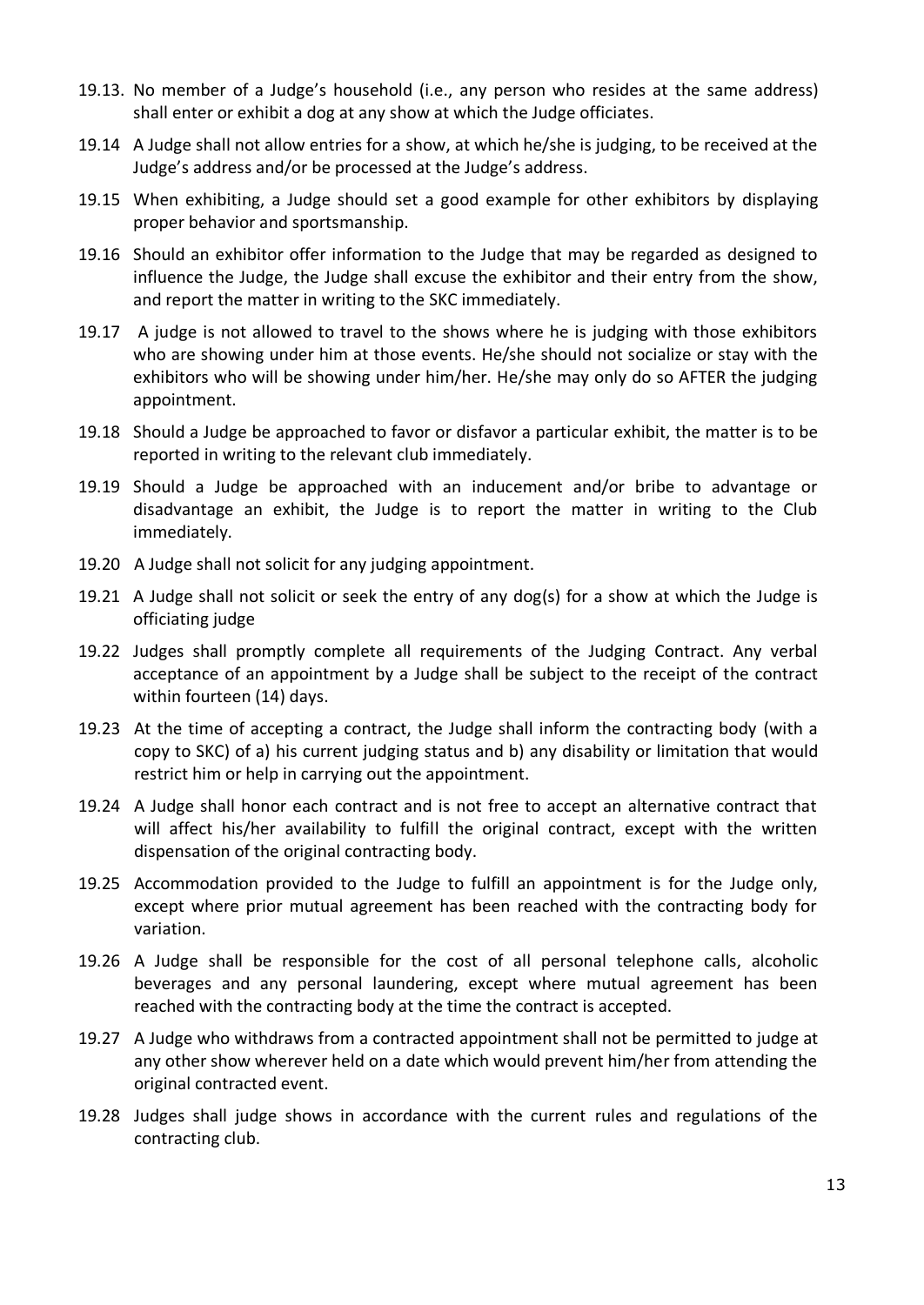- 19.29 Judges shall not openly discuss with any other person the decision of any other Judge and shall not at all times try to influence the judging decisions of other judges at any show of any club recognized by SKC.
- 19.30 A Judge shall use his license for the purpose of show judging at official and/or sanctioned events of the SKC only, and not for any other personal and/or commercial purposes. Any advertisement or profiling (printed or otherwise) used for personal and/or commercial purposes will result in the judging license being revoked immediately and a fine of no less than S\$500. No appeals will be entertained.
- 19.31 Inform the SKC of any change in home address, telephone number, or other contact details promptly.

# **20. List of Approved Judges**

- 20.1 A current listing of all SKC Judges shall be prepared by the JTS Committee and published and updated regularly in the SKC website.
- 20.2 Where an approved Judge leaves Singapore to reside overseas, such a Judge may remain on the SKC Judges List for a period of three years, provided the person remains a member of the SKC and license renewal fees are paid accordingly. On returning to Singapore, they may maintain the same license status.
- 20.3 The date of birth of a Judge shall not be included on the SKC Judges List.

### **21. Judging Appointments/Invitations to assist in dog shows**

- 21.1 Judges approved by the SKC are not authorized to officiate or assist at events organized by associations not approved by the canine controlling authority of the country or sanctioned/approved by the SKC ("Contracting Body") and that before accepting an invitation the Judge must obtain permission from the SKC to accept the appointment. In the event that there is no canine controlling authority affiliated to those recognized by the SKC e.g. FCI, AKC, KC, etc in the country, the Judge can judge in his personal capacity and not as a representative of the SKC. Normal procedure of informing the SKC of the invitation and seeking the SKC's advice in respect of the appointment should be followed.
- 21.2 A copy of the judging contract or agreement must be submitted to the SKC prior to confirmation of acceptance of the appointment.
- 21.3 The SKC is responsible for ensuring that the inviting club is affiliated to the recognized canine controlling authority of the relevant country.
- 21.4 Only licensed Judges may be approved for overseas judging appointments and only for the Breeds/Groups for which they are licensed.
- 21.5 If requested, SKC shall provide a notification to the overseas contracting body stating exactly the person's current SKC judging qualifications.
- 21.6 Any Judge who accepts and completes a judging appointment for which they are not eligible will have his/her license revoked immediately.
- 21.7 Where any Judge, due to illness or other serious occurrence prior to the contracted appointment, and knows that he/she cannot fulfill the assignment; should immediately notify the Show JTS Executive Officer/Manager.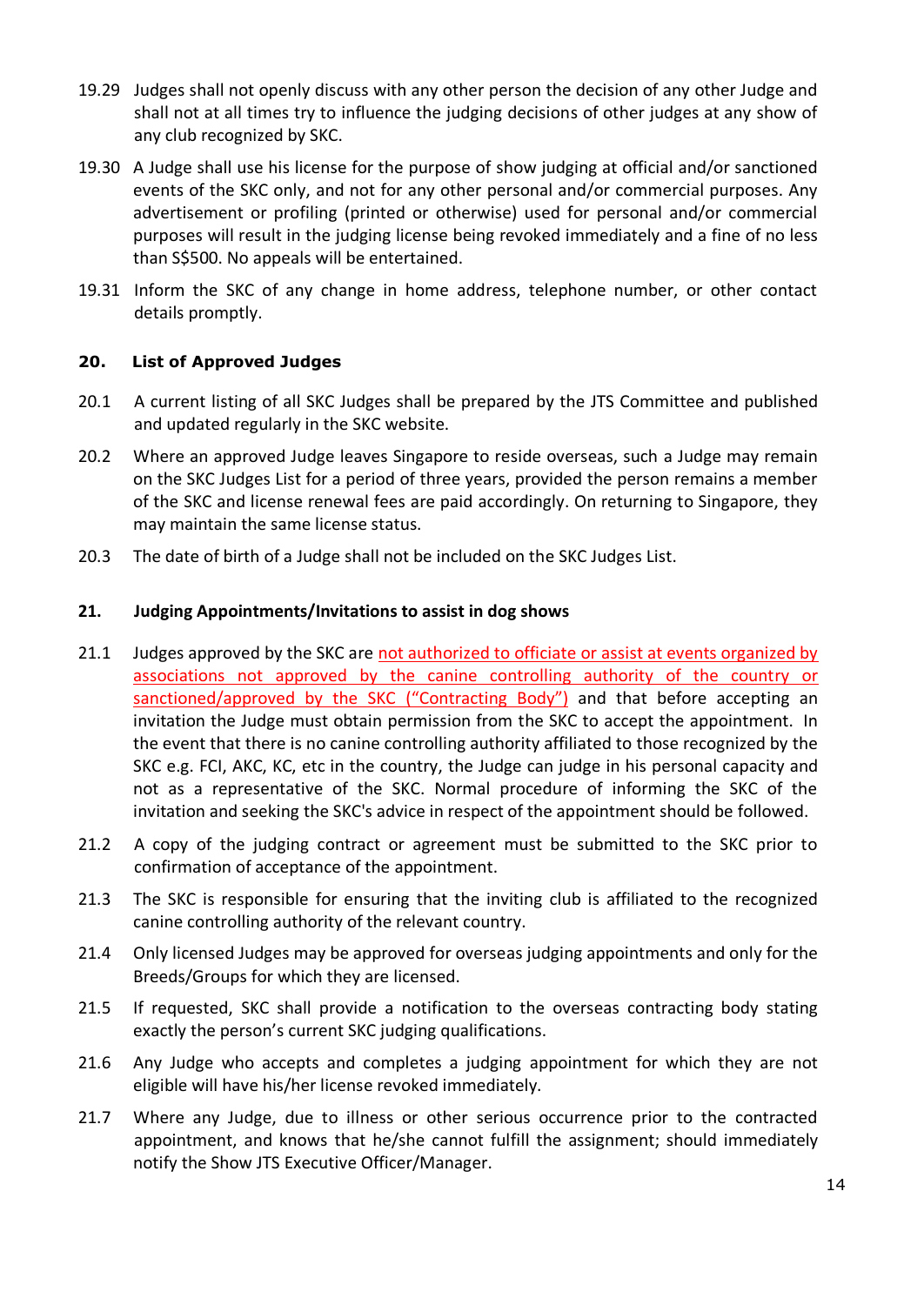## **22. Cancellation of Judging Appointments**

- 22.1 Where any person cancels an agreement to judge at any official/sanctioned event, they shall be required to submit full details of the reason(s) for the cancellation in writing to SKC, within seven days of receipt of the notice of cancellation.
- 22.2 A Judge who withdraws from a contracted appointment shall not be permitted to judge at any other Show wherever held on a date which would prevent him/her from attending the original contracted event.
- 22.3 The GC shall be required to investigate the reason for cancellation and if necessary, take appropriate action.

# **23. Misconduct**

- 23.1 Where an SKC licensed judge is suspended in any country and when the SKC is so informed by the relevant canine controlling authority of the country, the judge's license will be automatically suspended and the SKC judge will be ineligible to fulfill any further judging contracts in Singapore, or any overseas country.
- 23.2 If a Judge is accused of misbehavior outside Singapore, an inquiry shall be conducted by the GC, into the allegations and a report forwarded to the home body, who shall deal with the Judge, if any discipline is necessary.
- 23.3 The SKC will endeavor to limit its liability from lawsuits from contracting bodies inviting an SKC Judge by publishing appropriate disclaimers in all educational materials, dog show catalogs, and on the Judge's application. The disclaimer states that the SKC Judge has met the prescribed criteria for experience as of the specific date of licensing, but that the SKC is not responsible in any way for the individual acts of the Judge. Disputes between a Judge and the contracting body will be dealt with by legal procedures instituted by the parties involved. The SKC assumes no additional liability as a result of the suspension of any individual who commits an offence, regardless of whether that person is a Judge or not.

#### **24. Relations with the Community**

- 24.1 A Judge may select his assignment which must be approved by the SKC but once he has accepted the invitation, he must make every effort to fulfill it. He should not solicit or tout for assignments.
- 24.2 Advertising the guiding principle in advertising is that it shall not be detrimental to the Judge's colleagues or of such a nature as to lower the status of Judges in the eyes of the public.
- 24.3 Newspapers Judges should not solicit for newspaper publicity or request for clubs/societies to advertise their judging appointments unnecessarily. Articles on judging reports may be published in the press with the name of the Judge, but must contain no advertising matter which would be to the advantage of the Judge.